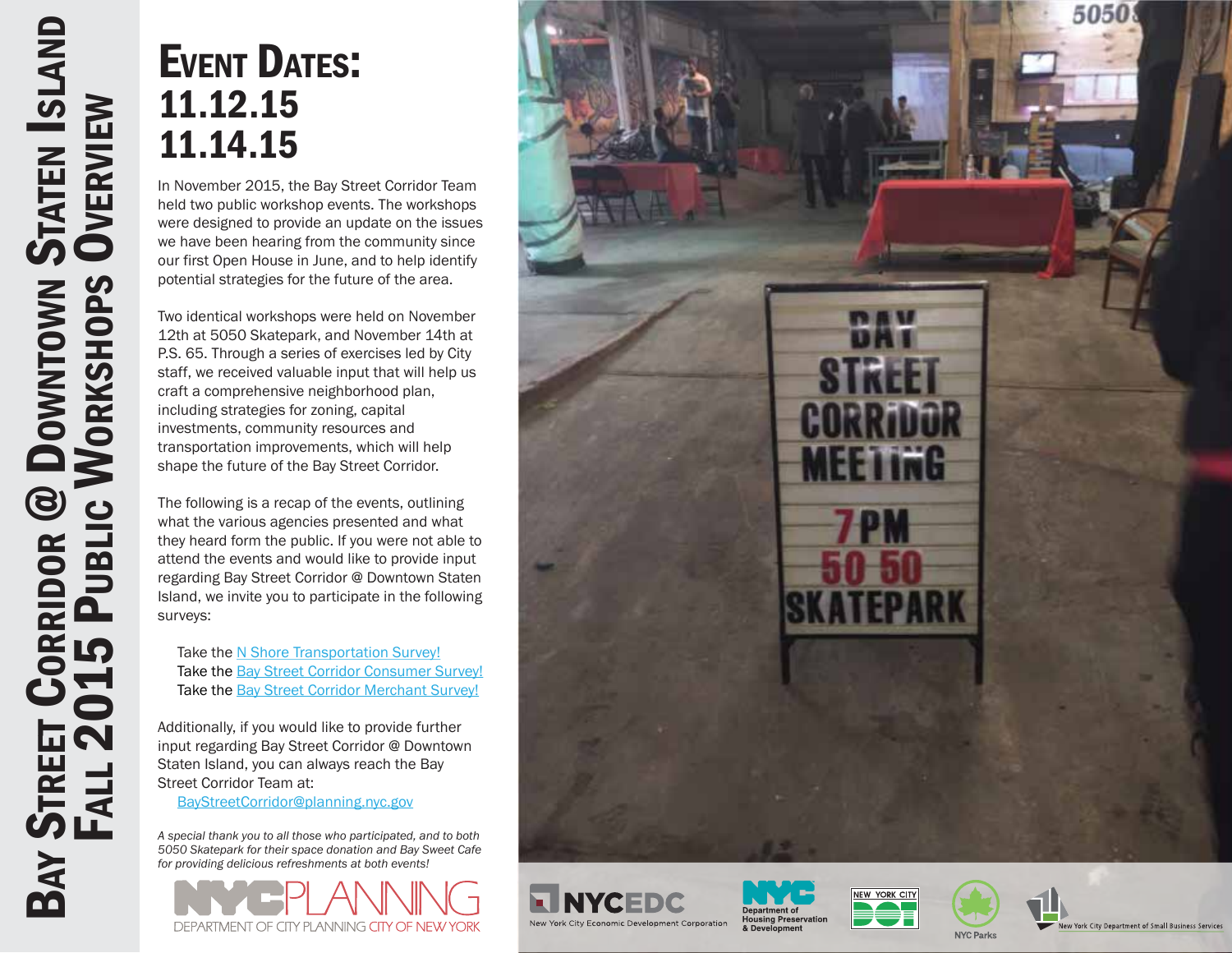## ZONING AND URBAN DESIGN

The Department of City Planning (DCP) led a discussion on Zoning and Urban Design. DCP discussed the current issues in the area, and potential building forms that could respond to issues identified by the community. To facilitate that discussion, DCP constructed a model of the area and its existing built form and topography to demonstrate the relationship between potential building height, bulk, and the impact of parking requirements on public spaces.

These are some of the main points we heard:

- Preserve openness and view corridors
- Buildings should "step-down" in height towards the waterfront

• General support for building heights around 6 stories, with general comfort for up to 14 stories in some locations where the infrastructure can support

• Create a "main street" with small shops; comparison to other neighborhoods was made (i.e. East Village)

• Encourage additional fresh food / supermarket options

• Need for improved / additional connections to the waterfront (vehicular, pedestrian, cyclist)

• Need increased lighting on Front Street and throughout area

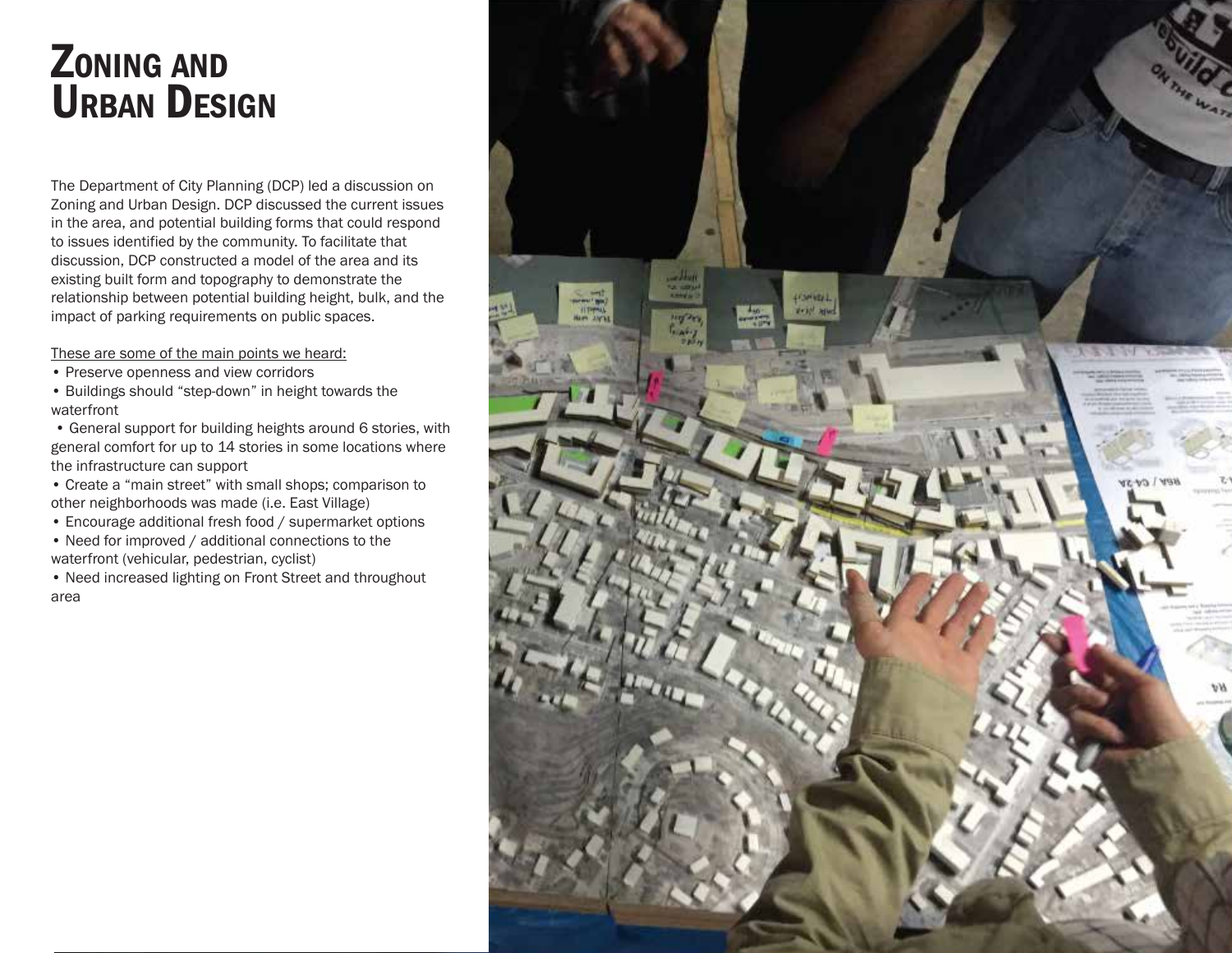

# ECONOMIC DEVELOPMENT

Representatives from the Economic Development Corporation (EDC) and the Department of Small Business Services (SBS) were on hand to discuss job creation and economic development. The station sought to better understand the ways that people in the community currently use Bay Street, and gather input on what services might be needed to attract businesses and jobs to the area in the future.

As part of the station, SBS distributed two surveys, one for consumers and one for merchants, which allowed participants an opportunity to provide greater insight into current and future needs of the study area. If you would like to participate in the surveys, web links are available below:

[Bay Street Corridor Consumer Survey](http://goo.gl/forms/5FxOMd1mrV)

[Bay Street Corridor Merchant Survey](http://goo.gl/forms/VTjop13qe6)

#### These are some of the main points we heard:

• Improve "sense of place" along Bay Street - want Bay Street to feel like a unique community where people can shop and spend time

• Need more activity to make Bay St feel safer

• Need coffee shop, health/specialty food store, cafés, spaces for live music, art galleries, boutiques, pharmacy, art supply store

- More family-friendly activities along Bay Street
- Create more public gathering spaces for event

• Help address vacant storefronts that deter people from patronizing the area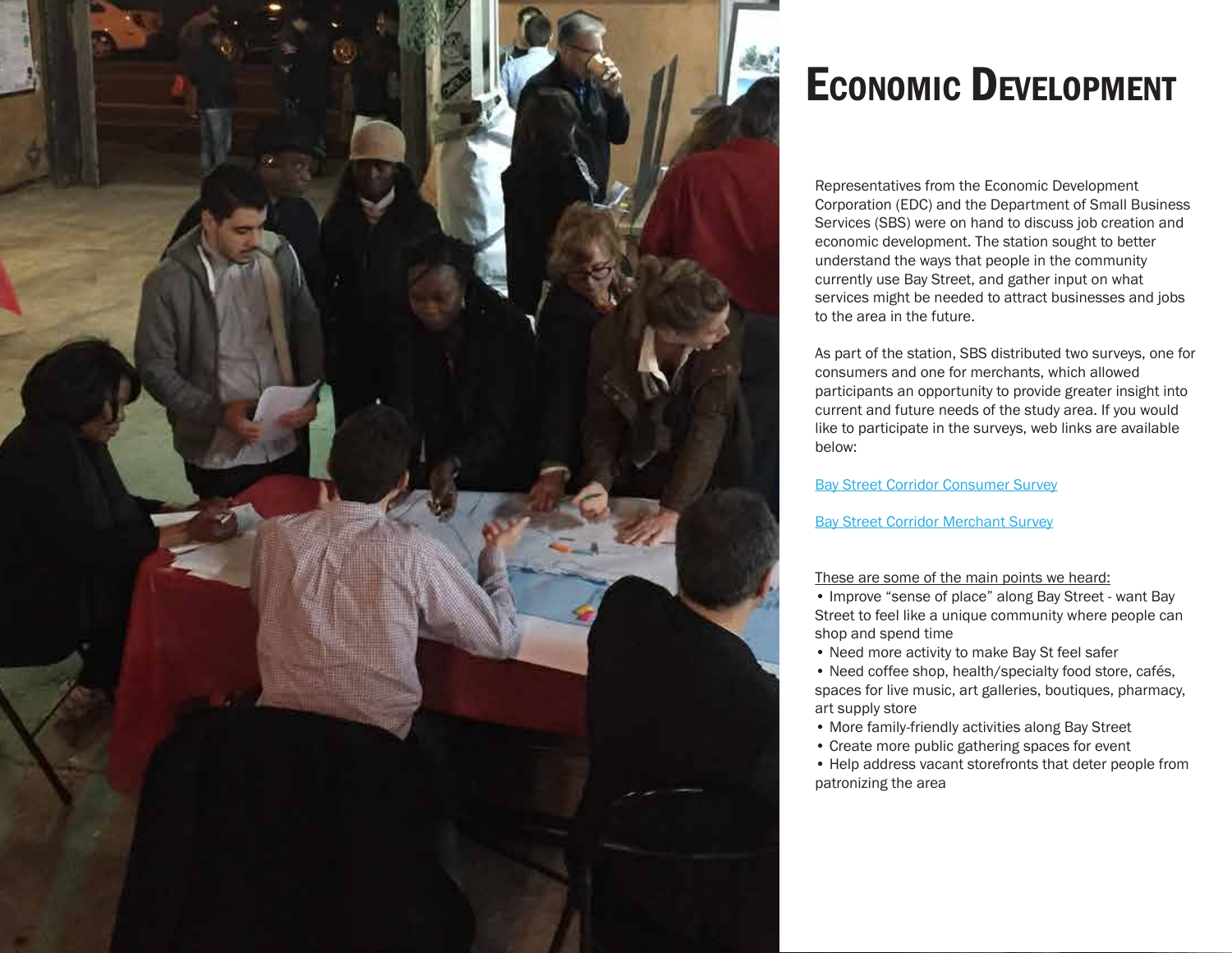## PARKS, CULTURE AND OTHER COMMUNITY FACILITIES

Representatives from NYC Parks discussed the ongoing study to replace the Cromwell Recreational Center, and hear from the community what types of programming a new recreational center could provide. Participants were also encouraged to provide input on ways to improve Tappen Park and Tompkinsville Park to better serve the needs of the community.

These are some of the main points we heard:

- There was an appreciation for engagement on Cromwell Recreational Center replacement and a lot of interest to see work that's been undertaken on feasibility of three different sites
- Significant concerns about safety and desirable uses at Tompkinsville Park and Tappen Park.
- Concerns that it will require more than new improvements to make Tompkinsville Park and Tappen Park more family and user friendly.

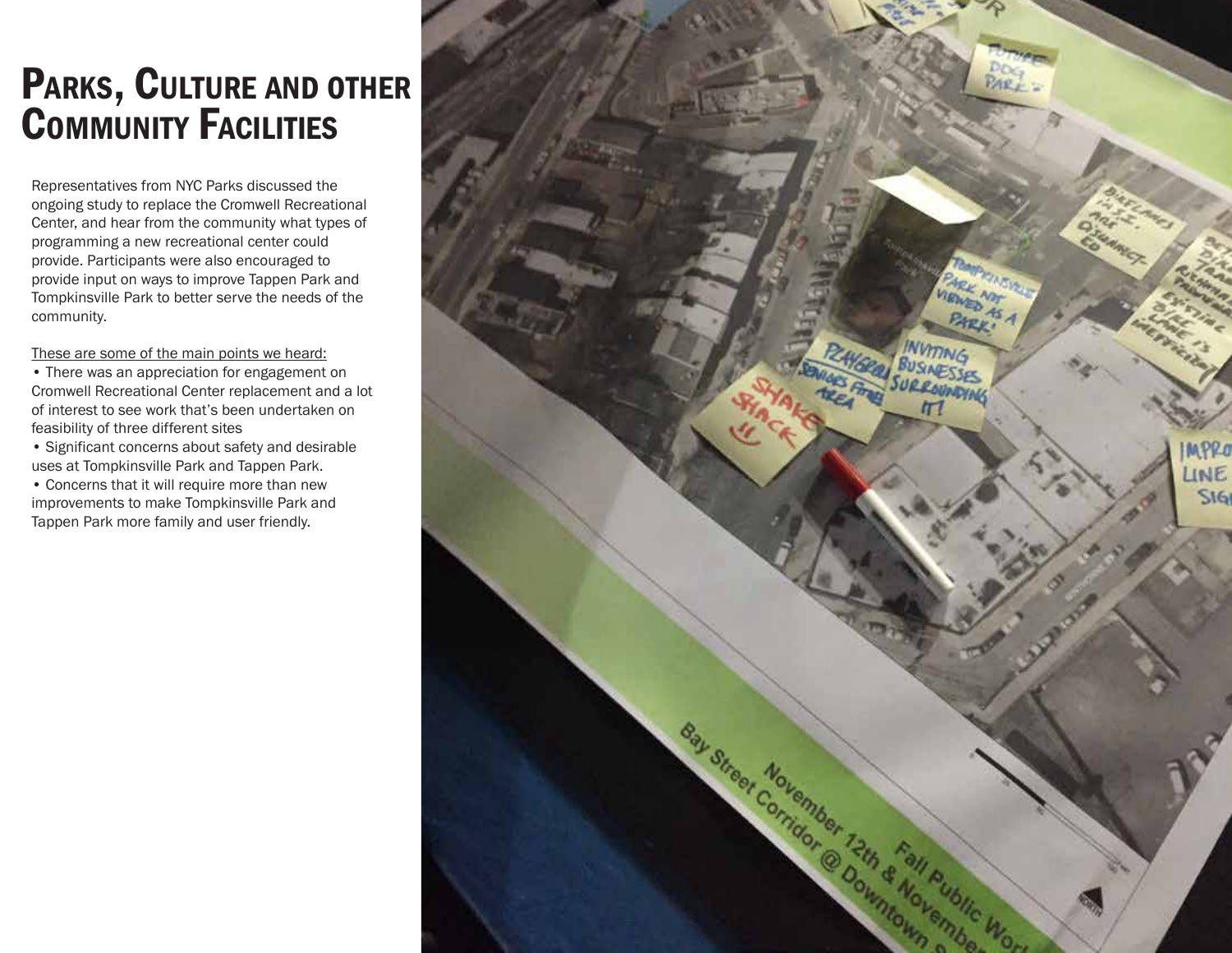

### **HOUSING**

Led by representatives from Housing Preservation and Development (HPD), participants were asked to provide input on the three draft Housing Plan goals. The draft goals are:

1. Provide new affordable housing that accommodates households with a range of incomes, inclusing options for extremely low-income to moderate- and middle-income levels;

2. Protect current residents from harassment and displacement;

3. Support vibrant, safe and attractive streets.

These are some of the main points we heard:

• There is a desire for home ownership opportunities, senior housing, 1-brs, 2-brs, and supportive housing

• Some participants would like to see mixed use buildings with community space, arts-related uses, local retail, open space, health facilties, dining, and parking

• Some participants wanted to see mixed income buildings, with some units specifically for the 30% - 60% Area Median Income (AMI), and others for middle-income households

• Opportunities for small home preservation

• Desire for proactive outreach to vulnerable populations

• There are concerns within the community about disoplacement should the market get stronger